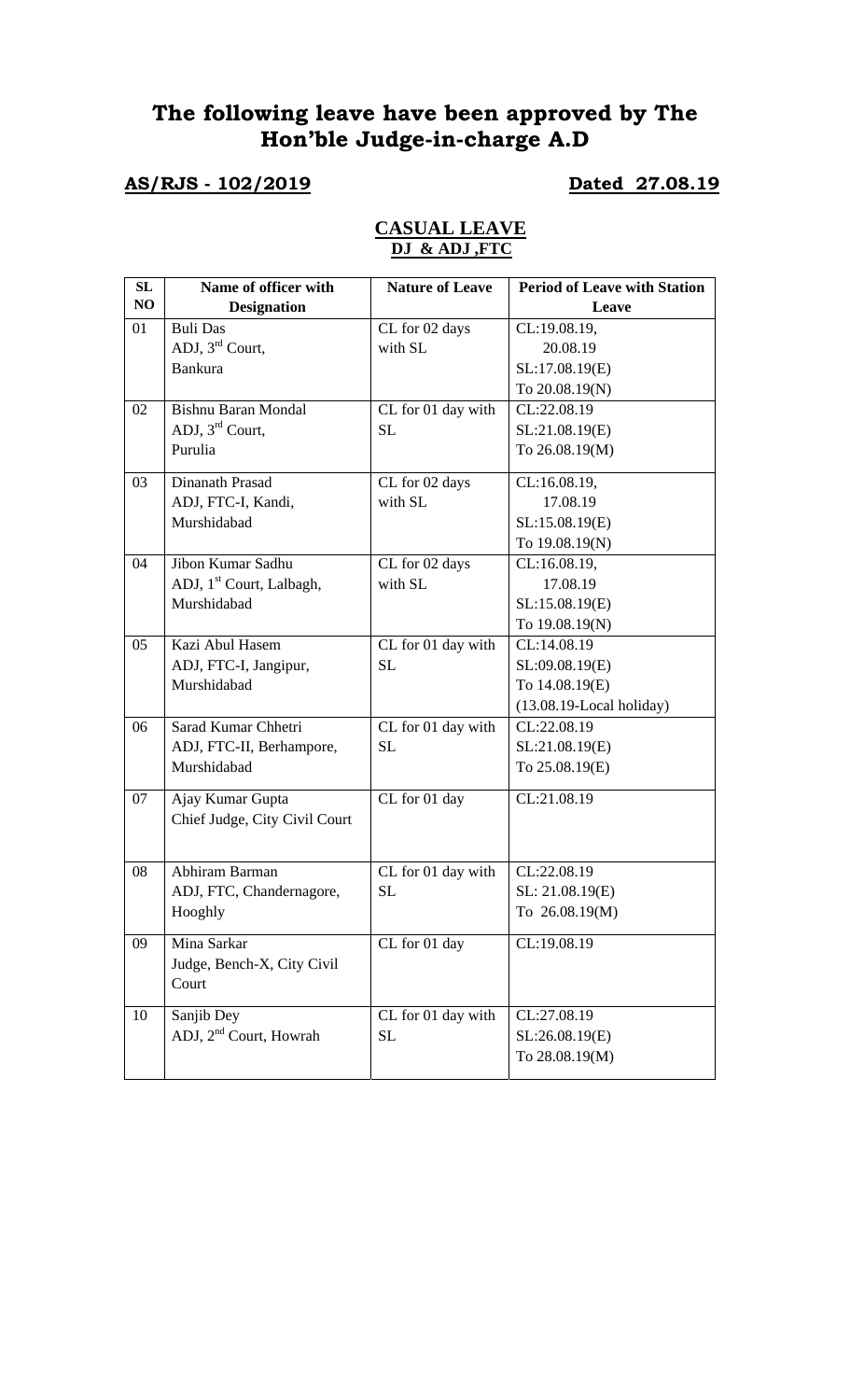| SL<br>NO. | Name of officer with<br><b>Designation</b>                               | <b>Nature of Leave</b> | <b>Period of Leave with Station</b><br><b>Leave</b> |
|-----------|--------------------------------------------------------------------------|------------------------|-----------------------------------------------------|
| 11        | Sarajit Mazumder<br>ADJ, 1 <sup>st</sup> Court, Hooghly                  | CL for 01 day          | CL:14.08.19                                         |
| 12        | Sukla Sengupta<br>Judge, Bench-II, City Sessions<br>Court, Bichar Bhawan | CL for 03 days         | CL:17.08.19,<br>19.08.19,<br>20.08.19               |
| 13        | Subhendu Saha<br>ADJ, FTC-I, Hooghly Sadar                               | CL for 01 day          | CL:16.08.19                                         |

# Submitted

Sd/

## **Registrar (Judicial Service)**